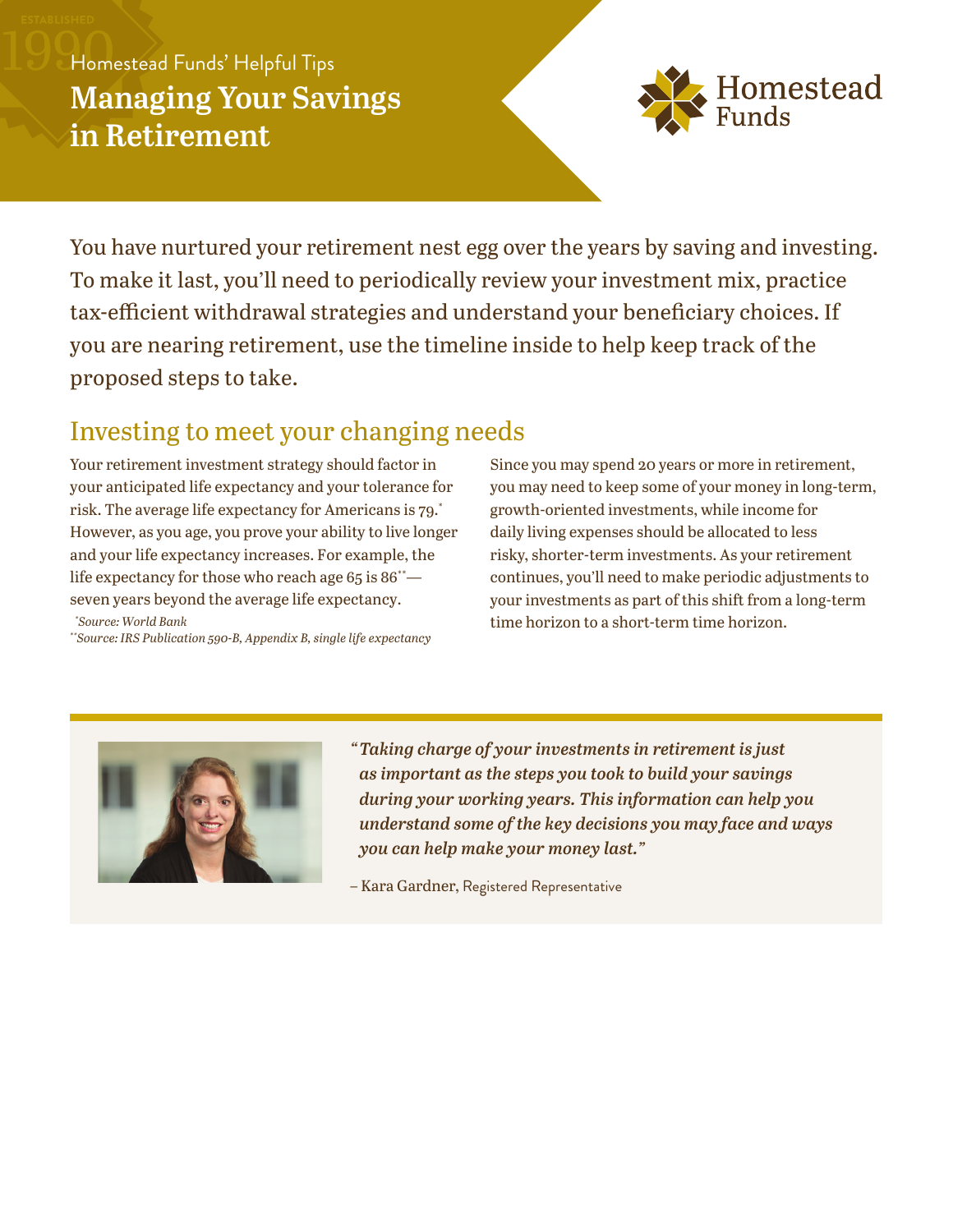## Plan your distributions for tax efficiency

Identify strategies and wealth-transfer options that will keep more of your hard-earned money working for you and your loved ones — not siphoned off to taxes. For example, try to avoid taking a distribution from your Traditional IRA before age 59 ½ because you may face a 10% premature distribution penalty in addition to paying income tax on the distribution.

However, you will have to pay tax on your retirement accounts eventually because of the Required Minimum Distribution (RMD) rule. In the year you reach age 72,

you are required to start withdrawing from any Traditional and Rollover IRAs and 401(k) accounts (but not Roth IRAs). Each time you take a withdrawal, you will have to pay tax on all or a portion of the amount. It is important that you take the RMD, because if you withdraw too little and therefore pay too little tax, the IRS penalty can be hefty.

For information specific to your situation, consult a tax professional.

## Check your beneficiary designations

Select your retirement account beneficiaries with an understanding of the distribution requirements and tax consequences they will face. Taking these steps can save your loved ones anxiety during a difficult time.

First, you should be aware of certain "default" beneficiary decisions. For example, if you are married, your spouse is automatically the beneficiary for your 401(k) account, unless he or she waives that right. With an IRA, you have more flexibility in naming a beneficiary. However, if you want your spouse to have immediate access to your IRA account after you die, you must name him or her as your beneficiary. This designation is not automatic, as it is with a 401(k) account. If you do not name a beneficiary, your account will be settled through your estate, which can take a considerable amount of time.

To view the named beneficiaries for any of your Homestead Funds IRAs, log on to your account at homesteadfunds.com. You can update this information by completing the IRA and ESA Beneficiary Designation Form, which is also available on the Homestead Funds website.

Spousal and non-spousal beneficiaries also face different distribution requirements. Generally, spousal beneficiaries have more flexibility to defer distributions from retirement accounts, which can lessen the tax bite. Homestead Funds does not offer legal or tax advice. For questions about the specific tax ramifications your beneficiaries will face, consult your tax professional.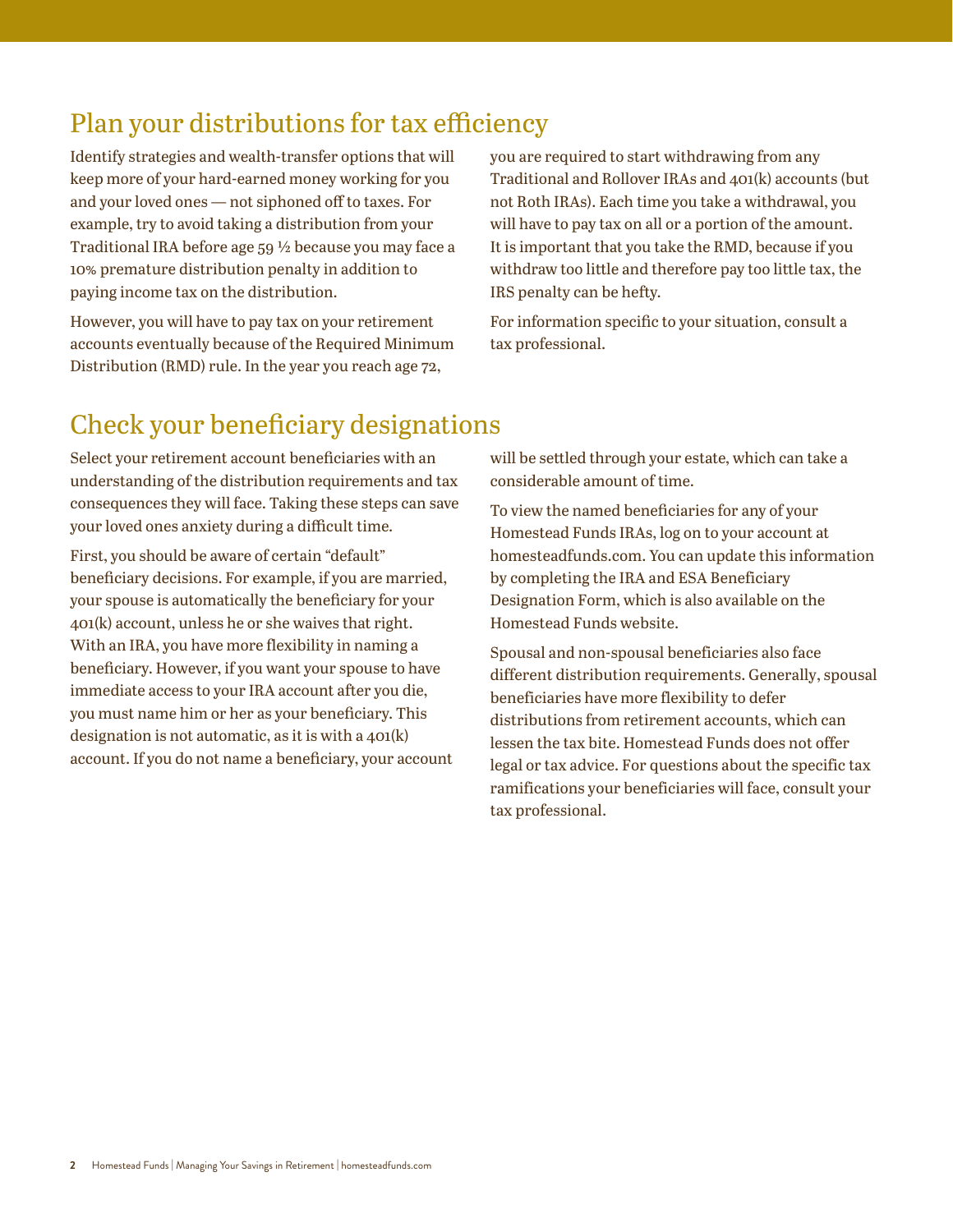## Sample timeline for those considering retirement decisions

| A year before<br>retirement       | Discuss with your benefits administrator:<br>· Your optimal retirement date<br>• Pension distribution options and the income each will generate<br>• Spousal pension benefits in the event of your death<br>• Procedures for rolling over any retirement plan accounts<br>. Options for retaining employer-provided benefits and your estimated costs<br>Discuss your Homestead Funds IRA with a Homestead Funds representative:<br>· Investing account balances and distribution options<br>• Whether your current investment mix is appropriate for retirement<br>Review health and prescription drug coverage:<br>• Evaluate whether you need a Medigap policy<br>· Take care of dental and medical procedures while still covered under your employer's health plan |
|-----------------------------------|-------------------------------------------------------------------------------------------------------------------------------------------------------------------------------------------------------------------------------------------------------------------------------------------------------------------------------------------------------------------------------------------------------------------------------------------------------------------------------------------------------------------------------------------------------------------------------------------------------------------------------------------------------------------------------------------------------------------------------------------------------------------------|
| Three months<br>before retirement | Contact the local Social Security office to confirm benefits and timelines:<br>• Decide when to take your Social Security and Medicare benefits.<br>Review long-term care, life, home and auto insurance:<br>• Determine if appropriate for retirement                                                                                                                                                                                                                                                                                                                                                                                                                                                                                                                  |
| At retirement                     | • Initiate paperwork for retirement plans<br>• Double-check that paperwork for your pension and health benefits is complete                                                                                                                                                                                                                                                                                                                                                                                                                                                                                                                                                                                                                                             |

The sample timeline is provided for educational purposes only. You should discuss your individual situation with your financial advisor before making any decisions about the timing to meet your needs in retirement.



*Need more help? Call one of our friendly client services associates at 800.258.3030 between the hours of 8:30 a.m. and 5:00 p.m. ET, Monday through Friday.*